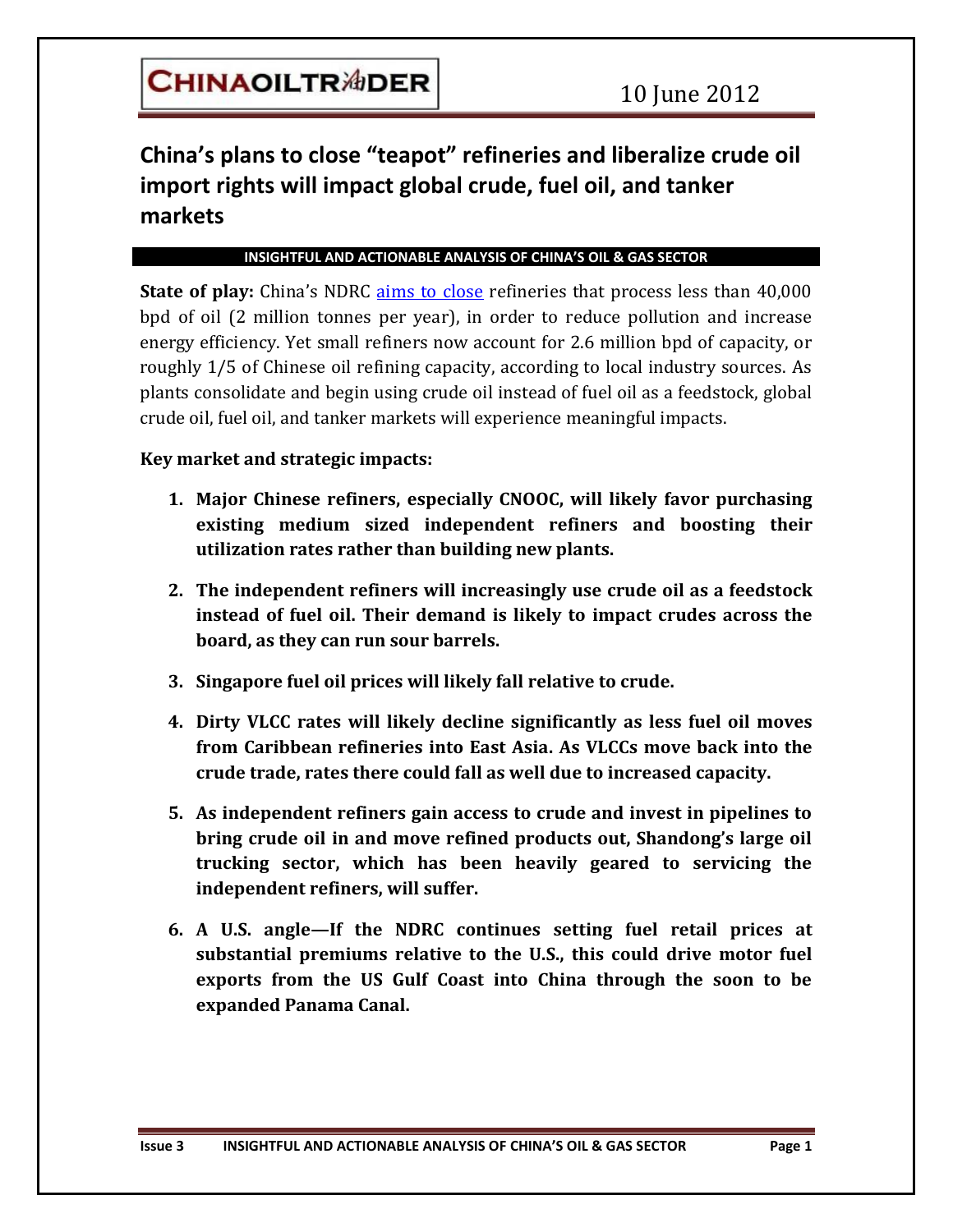#### **A bit about the independent refiners…**

Shandong is the epicenter of China's independent refinery industry. According to oil supplier [PetroWin](http://www.petrowin.sg/) (whose main business is supplying feedstock to Shandong's independent refiners), Shandong is home to 23 of China's estimated 64 substantial size independent refineries.

 $\overline{a}$ 

The province's refiners typically run at 40% or lower capacity utilization rates and play a key role as market balancers when high global crude oil prices and domestic fuel price controls cause Sinopec and PetroChina to suffer losses and cut their output.

China's large state-owned refiners virtually monopolize the nation's crude oil imports, forcing the independent refiners to use straight-run fuel oil as a feedstock. Fuel oil is more expensive than crude oil and puts them at a competitive disadvantage. Despite the central government's desire to reduce the role of smaller independent refineries, Shandong refiners' share of national oil refining capacity has steadily risen from 11.7% in 2009 and may account for more than 17% of national refining capacity by the end of 2012 (**Exhibit 1**).

### **Exhibit 1: Shandong independent refiners as percentage of national total refining capacity**



Source: China Oil and Petrochemicals, *China Oil Trader*™

#### **Issue 3 INSIGHTFUL AND ACTIONABLE ANALYSIS OF CHINA'S OIL & GAS SECTOR Page 2**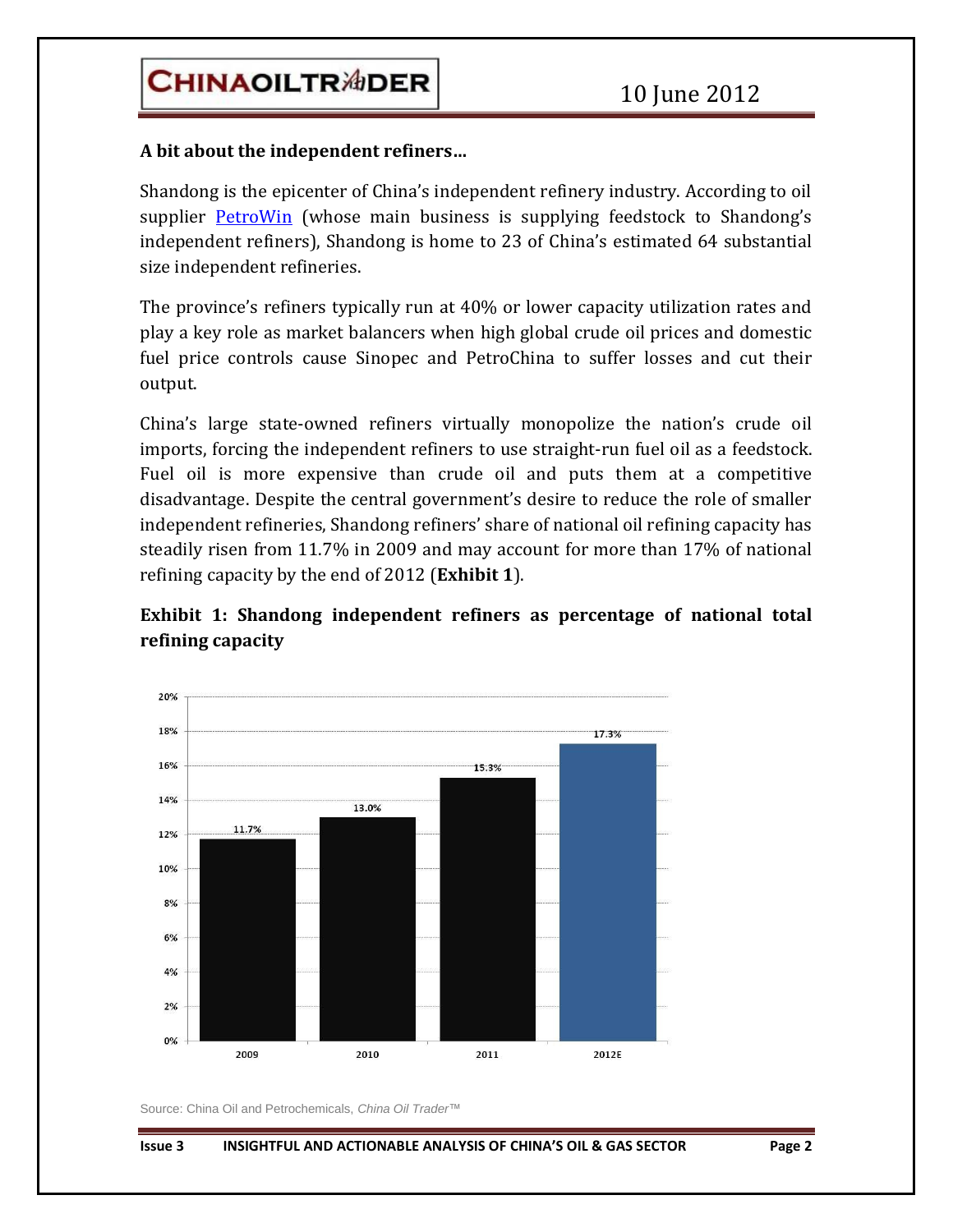# **CHINAOILTR<sup>ADER</sup>**

In the absence of crude oil supplies, Shandong refiners prefer to use Russian M100 fuel oil in medium and low sulfur grades (i.e. sulfur content of 2.5% or less). The main reason for this is that the central government has only allotted them a crude oil import quota of only about 34,000 bpd—a small fraction of what the local refiners could actually process. The Chinese government has only issued a handful of crude oil import licenses and the crude oil import business is dominated by Sinopec, PetroChina, and CNOOC, leaving most small independent refiners dependent on fuel oil as a feedstock.

 $\overline{a}$ 

This may change soon, as China's **[Energy Bureau](http://www.chinadaily.com.cn/hqcj/zxqxb/2012-06-02/content_6077448.html)** is now said to be considering a proposal to diversify the country's crude oil import channels and allow private parties other than the Big 3 state owned oil companies a much freer hand to import crude oil. Independent refineries would likely be the primary customers for the new independent crude oil importers and we expect that the larger refineries might themselves create trading operations to ensure steady crude supplies.

Once they gained access to crude oil, the independents would likely run at higher capacity utilization rates and fill storage tanks to maintain working inventories of crude, increasing China's crude oil imports—perhaps by 100,000 bpd or more. Higher independent refinery activity would also boost the country's internal gasoline and diesel fuel supplies, putting downward pressure on prices to the benefit of Chinese drivers and consumers.

## **Challenges**

Until China liberalizes its crude oil import regime, the independent refiners will continue struggling to obtain reliable and competitively priced feedstock streams. In recent years, it has become harder to get fuel oil. Russia and the Middle East traditional global fuel oil supply centers—are deepening their domestic refinery processing capacity to favor production of higher value added products such as diesel, gasoline, and petrochemicals. The Russian government is [considering](http://www.reuters.com/article/2012/03/15/russia-fuel-oil-idUSL5E8EF08D20120315) taxing fuel oil exports at 90% of the rate it taxes crude oil exports at, up from the current 66%. Part of the reason is a simple desire to capture additional revenue, but the key long-term strategic reason is to incentivize Russian oil companies to invest in refinery upgrades that allow them to more thoroughly refine crude oil and produce a greater proportion of higher value added products.

Refiners using fuel oil as a feedstock are at a significant price disadvantage competing with refineries running straight crude oil, particularly sour grades whose prices are usually discounted relative to the global Brent and WTI benchmarks. Over the past decade, fuel oil approximately similar in quality to that used by many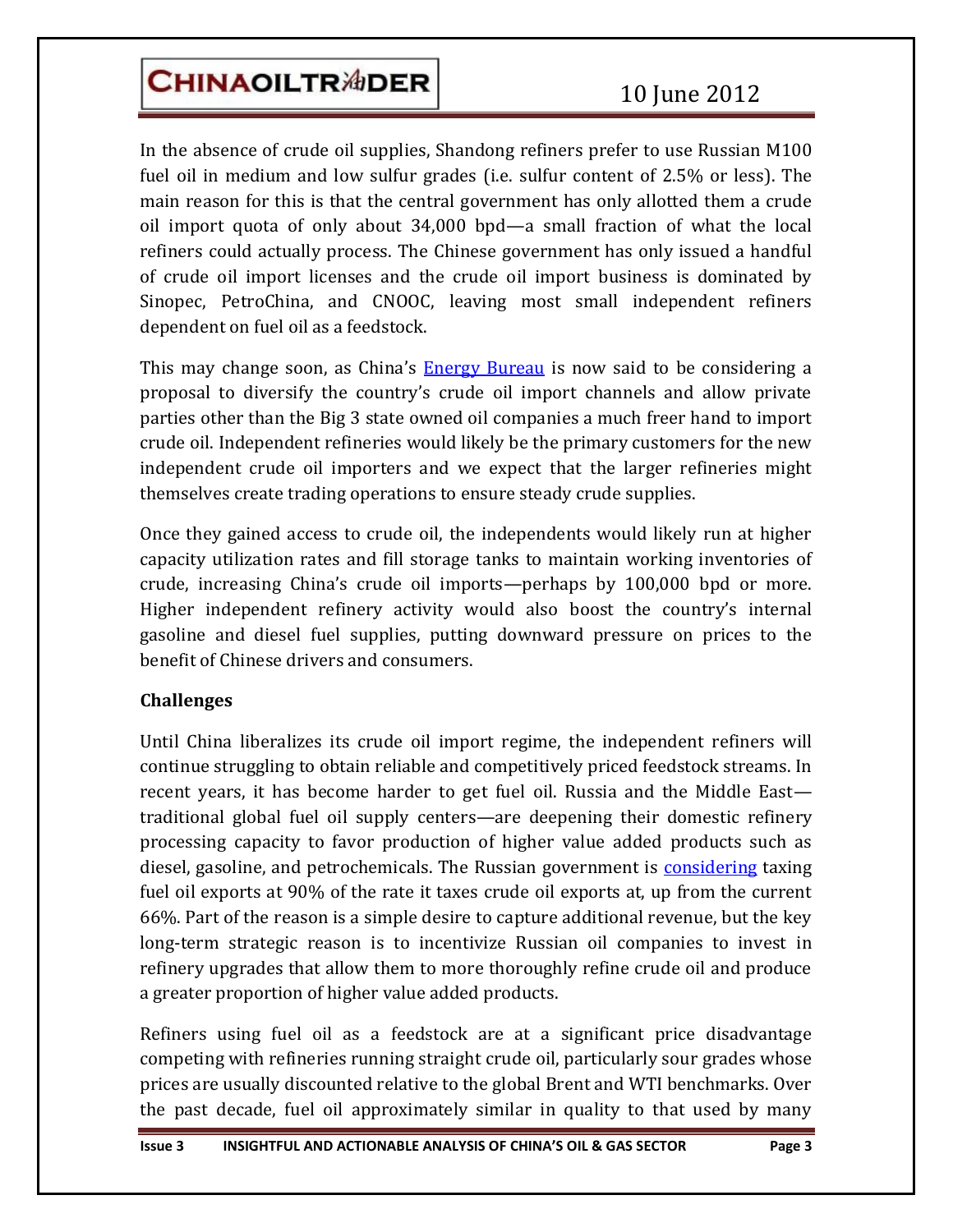## **CHINAOILTR<sup>ADER</sup>**

Shandong refineries has sold for at least a 15% premium relative to sour crude oils and at least a 5% premium relative to light, sweet crudes (**Exhibit 2**). Often, the price spread has been much larger. This analysis uses the average monthly price of Venezuelan crude oil exports as a proxy for prices of heavy, sour crude oils and the average monthly price of Nigerian exports as the proxy for light, sweet crude oils.

 $\overline{a}$ 



**Exhibit 2: Fuel oil price premium to crude oil, 6-month rolling basis**

The politics of who gets issued crude oil import licenses has—until the current debate—seemed to be driven by the large state controlled companies' protecting their interests, as opposed to bona fide economic factors. The large companies want the best deal possible on crude going to their own refineries, which is a major part of their trading volume and also likely do not want to have to compete with new privately backed upstarts.

Yet their worries are likely misplaced since the oil import market is likely to naturally remain quite consolidated even if the license regime is liberalized. This is because it is a business that favors economies of scale and large, well-connected traders who can typically supply crude to refiners more cheaply and efficiently than smaller ones can.

Source: EIA, *China Oil Trader™*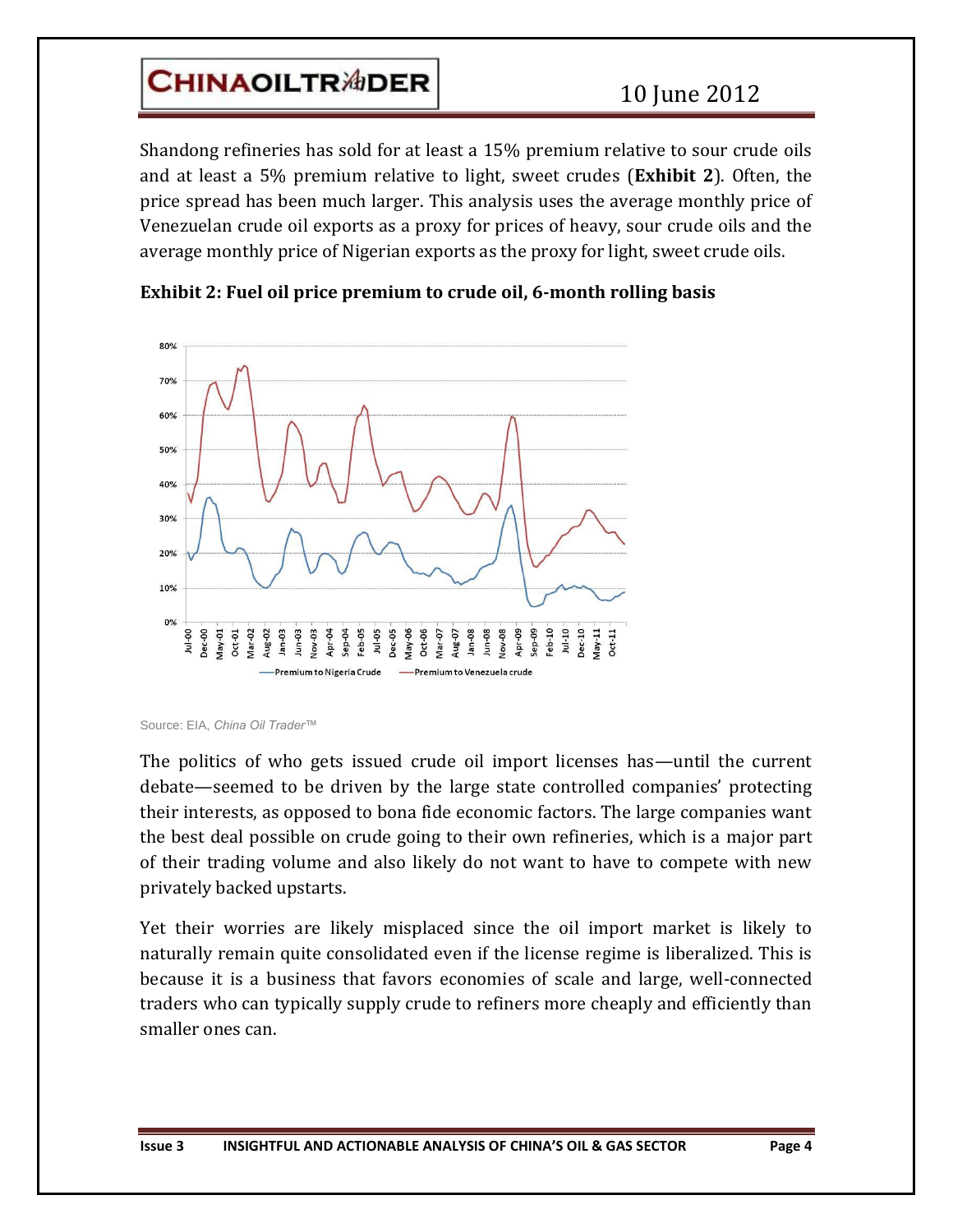### **Outlook**

Larger companies such as CNOOC are helping to consolidate the Shandong refining market by purchasing large stakes in smaller refiners such as Zhongjie. One effect of these purchases is that the smaller companies will then be able to directly access crude oil supplies through their equity partners, as opposed to the more expensive fuel oil feedstock they previously had to use. The smaller refiners also can benefit from access to larger companies' established retail fuel sales networks.

 $\overline{a}$ 

Smaller refiners are also entering into feedstock supply partnerships with the larger state owned firms. For example, CNPC [has agreed](http://news.xinhuanet.com/2011-08/05/c_121817208.htm) to work with Dongming Petroleum to build the RiDong pipeline to supply 20 kbd of crude oil to Dongming's refinery beginning in late 2011, growing to 40 kbd later (or 1/3 of Dongming's total feedstock needs). We interpret these emerging crude oil supply partnerships and construction of associated infrastructure as reflecting the larger crude oil traders' desire to lock up customers before crude oil import regulations potentially become more liberal and allow more importers into the market.

Local motor fuel demand conditions will ultimately determine the rate at which the independent refineries are run. China's large refiners [currently own](http://in.mobile.reuters.com/article/rbssEnergyNews/idINL4E7MO14920111125) roughly 25% of the country's independent refiners. We anticipate the refineries acquired by CNOOC or otherwise consolidated into larger organizations will run at rates more akin to the 85-95% utilization rates that PetroChina and Sinopec refineries typically run at.

## **Potential additions to Chinese crude oil demand as independent refiners shift feedstocks**

As the Chinese independent refiners who do not already have crude oil supply relationships with large state-owned companies begin to make them and switch from fuel oil feedstock to crude oil, crude oil demand growth could be substantial. Also, the demand growth is likely to come from across the crude spectrum, since the independents who previously used fuel oil with sulfur contents as high as 2.5% will be able to run both sweet and sour crudes. For instance, PetroChina [has supplied](http://news.guidechem.com/2011/01/19/10979.html) Dongming Petrochemical with Cerro Negro and Merey crudes from Venezuela (both sour) as well as Kazakh crude.

Our tentative estimate is that as the independent refiners switch over to crude oil and build up working inventories, China's crude oil demand could grow by at least 100,000 bpd and perhaps by as much as 735,000 bpd over the next 18 months